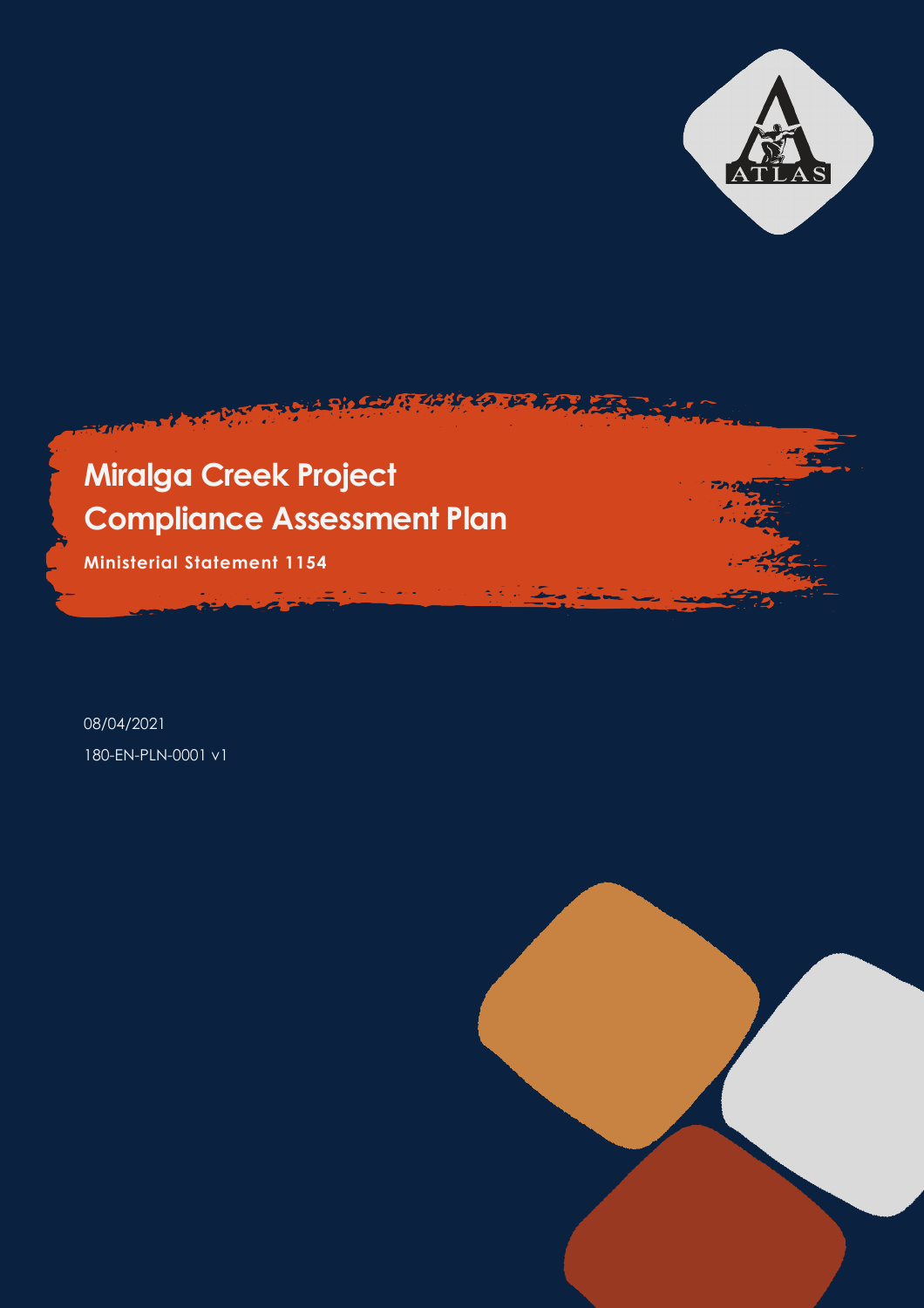Ministerial Statement 1154



# Authorisation

| Version   Reason for Issue | Prepared    | Checked   | Authorised   | Date       |
|----------------------------|-------------|-----------|--------------|------------|
| Issued for review          | K. Stanbury | D. Morley | T. Sprenkels | 108/04/202 |

This document is the property of Atlas Iron Pty Ltd (ABN 63 110 396 168) and must not be copied, reproduced, or passed onto any other party in any way without prior written authority from Atlas Iron Pty Ltd. Uncontrolled when printed. Please refer to Atlas Document Control for the latest revision.

Level 17, Raine Square 300 Murray Street Perth WA 6000

**T** +61 8 6228 8000

**E** atlas@atlasiron.com.au

**W** atlasiron.com.au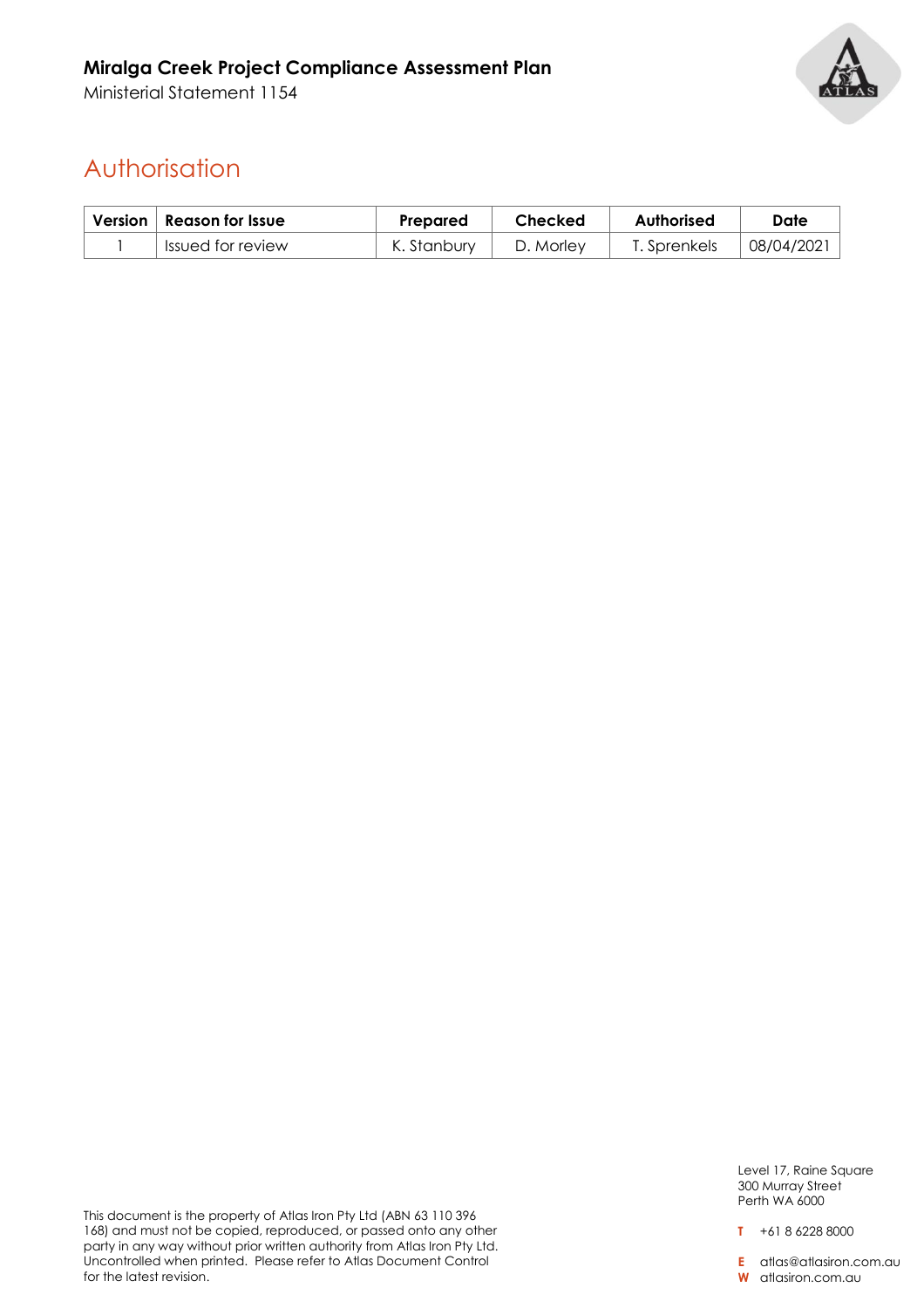

Ministerial Statement 1154

## Table of Contents

#### **List of Appendices**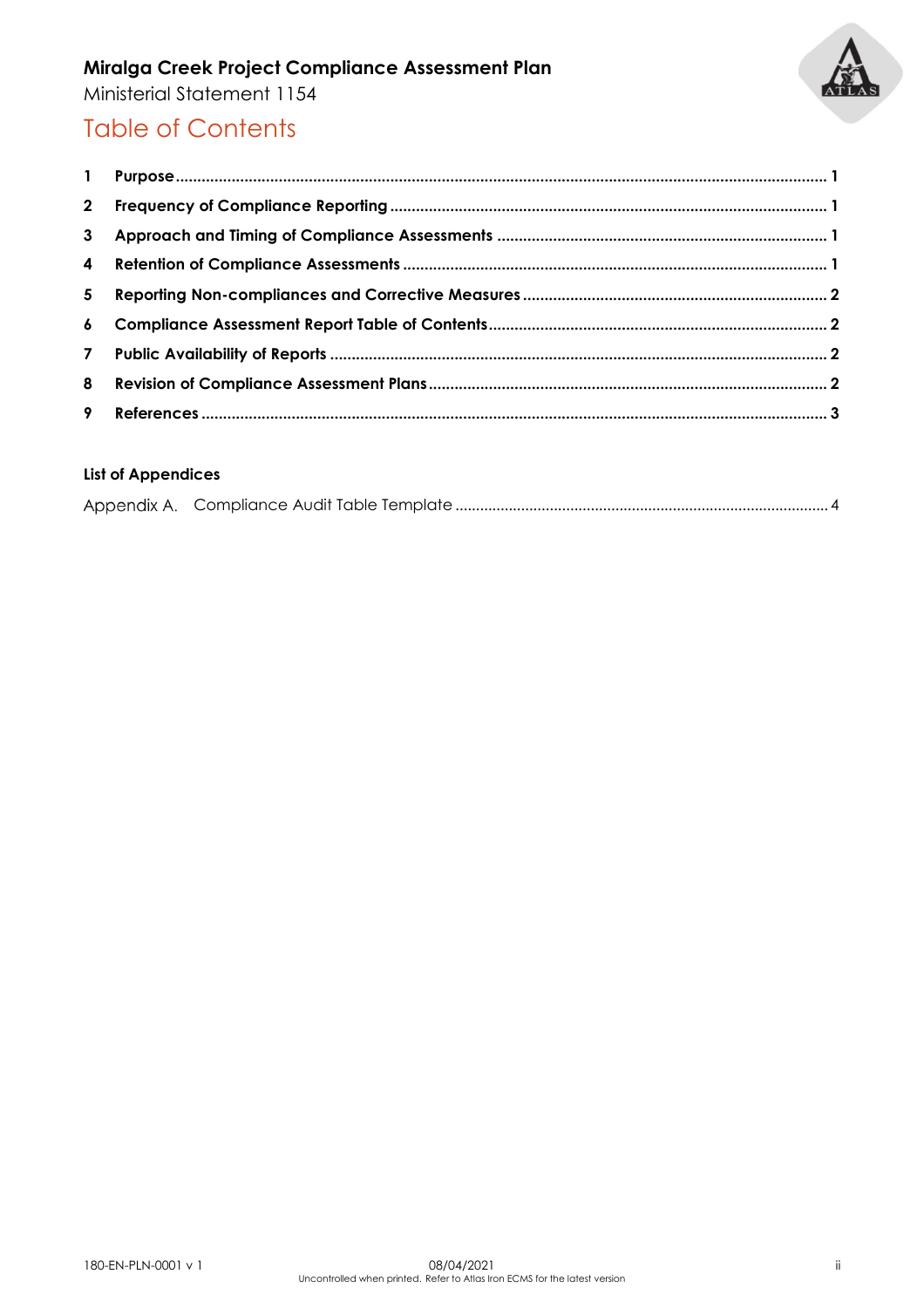Ministerial Statement 1154



### **1 Purpose**

On 23 November 2020, Atlas Iron Pty Ltd (Atlas) received Ministerial approval to develop the Miralga Creek DSO Project (the Project), under Ministerial Statement 1154 (MS 1154). The Project is an iron ore deposit located in the Pilbara region of Western Australia, approximately 100 kilometres (km) south of Port Hedland. This Compliance Assessment Plan (CAP) has been developed to address Conditions 4-1 and 4-2 of MS 1154:

*Condition 4-1: The proponent shall prepare, and maintain a Compliance Assessment Plan which is submitted to the CEO at least six (6) months prior to the first Compliance Assessment Report required by condition 4-6, or prior to implementation of the proposal, whichever is sooner.* 

*Condition 4-2: The Compliance Assessment Plan shall indicate:* 

- *(1) the frequency of compliance reporting;*
- *(2) the approach and timing of compliance assessments;*
- *(3) the retention of compliance assessments;*
- *(4) the method of reporting of potential non-compliances and corrective actions taken;*
- *(5) the table of contents of Compliance Assessment Reports; and*
- *(6) public availability of Compliance Assessment Reports.*

This CAP has been prepared in accordance with the Environmental Protection Authority's Post Assessment Guideline for Preparing a Compliance Assessment Plan, PAG No. 2 (OEPA, 2012a).

# **2 Frequency of Compliance Reporting**

In accordance with Condition 4-6 of MS 1154, the first Compliance Assessment Report (CAR) shall be submitted 15 months from the date of issue of MS 1154, being 23 February 2022. It will address the 12 month period from the date of issue of this statement (23 November 2020 to 22 November 2021). A CAR will then be submitted on 23 February each year thereafter for the subsequent 12-month period (23 November to 22 November), or as otherwise agreed in writing by the CEO. CARs will be submitted to the Department of Water and Environmental Regulation (DWER).

### **3 Approach and Timing of Compliance Assessments**

Compliance with the conditions of MS 1154 shall be assessed in accordance with the approach and timing defined in the Audit Table template provided in Appendix A.

### **4 Retention of Compliance Assessments**

In accordance with Condition 4-4 of MS 1154, Atlas shall retain all CARs (and supporting information) required by Condition 4-1, for a minimum of seven years following the end of the life of the proposal, in accordance with the PAG No. 2 (OEPA, 2012a). The end of the life of Proposal is defined as the point at which all implementation conditions have been met and all decommissioning and/or closure works have been completed.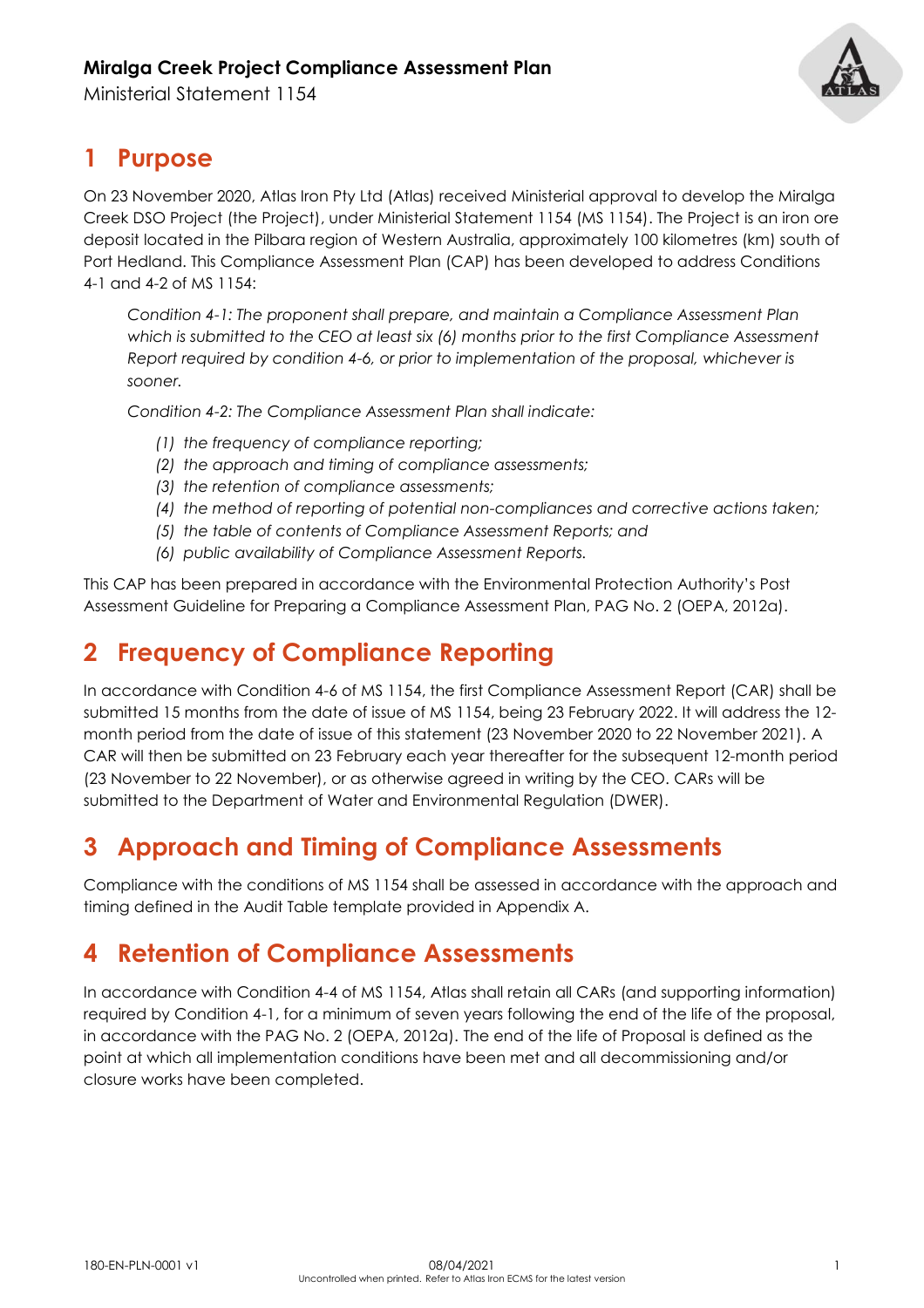Ministerial Statement 1154



## **5 Reporting Non-compliances and Corrective Measures**

In accordance with Condition 4-5 of MS 1154, Atlas shall advise the CEO of any potential noncompliance within 7 days of that non-compliance being known. Serious non-compliances shall be reported as soon as practicable, within 48 hours.

Information provided in any potential non-compliance report shall include:

- incident details (what, when, where)
- assessment of the extent of any associated impacts (where applicable)
- determination of the cause(s)
- details of remedial and/or corrective action(s) taken or proposed to be taken (if any)
- details of any existing preventative measures/controls that were in place and what, if any, amendments have been made to those measures to prevent reoccurrence.

## **6 Compliance Assessment Report Table of Contents**

All CARs shall include the following components, in accordance with the EPA's Post Assessment Guideline for Preparing a Compliance Assessment Report, PAG No. 3 (OEPA, 2012b):

- **Introduction:** brief details on the Project, including the Statement number and the period of time covered by the CAR.
- **Implementation Status:** brief summary of the Project's implementation status including any issues that have arisen and/or major Project milestones and achievements.
- **Statement of Compliance:** prepared in accordance with and including all of the information required by the EPA's Post Assessment Form for a Statement of Compliance (OEPA, 2018, or as may otherwise be current at the time of assessment).
- **Details of Declared Compliance Status:** Details of declared compliance status of each implementation condition of MS 1154, including compliance status of key characteristics of the Project as required by Condition 1-1 (as defined in Table 2 of Schedule 1 of MS 1154). This section shall be supported by:
	- o A **Completed Audit Table** prepared in accordance with EPA's Post Assessment Guideline for Preparing an Audit Table, PAG No. 1 (OEPA, 2012c) (template provided in **Appendix A**).
	- o Any information and/or documentation which supports or verifies statements of compliance (e.g. photos, monitoring data and analyses, consultant reports, registers, maps, aerials, etc.).

### **7 Public Availability of Reports**

In accordance with Condition 5-1 of MS 1154, Atlas will publish all CARs on the company's website within 30 days of submission to the CEO, unless otherwise approved by the CEO in accordance with Condition 5-2 of MS 1154.

#### **8 Revision of Compliance Assessment Plans**

Atlas shall review and revise the CAP as required to reflect any changes made to the Project or Ministerial Statement where the change has an impact on any actions or requirements of the CAP.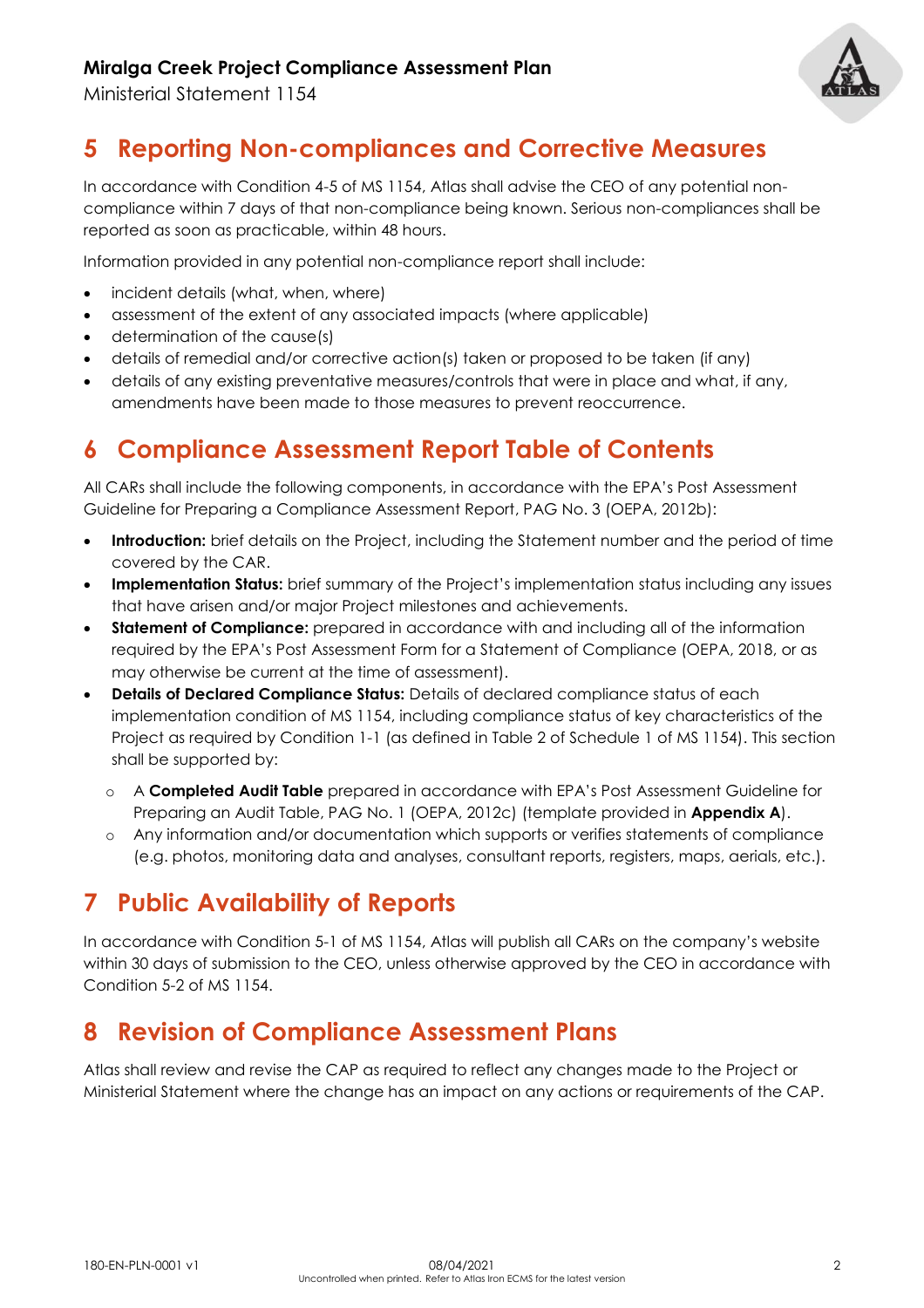Ministerial Statement 1154



#### **9 References**

- OEPA, Office of the Environmental Protection Authority. (2012a). Post Assessment Guideline for Preparing a Compliance Assessment Plan. Retrieved 13/03/2021 from [https://www.epa.wa.gov.au/sites/default/files/PAG2%20-%20Guideline%20for%20Preparing%2](https://www.epa.wa.gov.au/sites/default/files/PAG2%20-%20Guideline%20for%20Preparing%20a%20CAP.pdf) [0a%20CAP.pdf.](https://www.epa.wa.gov.au/sites/default/files/PAG2%20-%20Guideline%20for%20Preparing%20a%20CAP.pdf)
- OEPA, Office of the Environmental Protection Authority. (2012b). Post Assessment Guideline for Preparing a Compliance Assessment Report. Retrieved 13/03/2021 from [https://www.epa.wa.gov.au/sites/default/files/Publications/PAG3%20-%20Preparing%20a%20C](https://www.epa.wa.gov.au/sites/default/files/Publications/PAG3%20-%20Preparing%20a%20CAR.pdf) [AR.pdf.](https://www.epa.wa.gov.au/sites/default/files/Publications/PAG3%20-%20Preparing%20a%20CAR.pdf)
- OEPA, Office of the Environmental Protection Authority. (2012c). Post Assessment Guideline for Preparing an Audit Table. Retrieved 13/03/2021 from [https://www.epa.wa.gov.au/sites/default/files/PAG1%20-%20Guideline%20for%20Preparing%2](https://www.epa.wa.gov.au/sites/default/files/PAG1%20-%20Guideline%20for%20Preparing%20an%20Audit%20Table.pdf) [0an%20Audit%20Table.pdf.](https://www.epa.wa.gov.au/sites/default/files/PAG1%20-%20Guideline%20for%20Preparing%20an%20Audit%20Table.pdf)
- OEPA, Office of the Environmental Protection Authority. (2018). Post Assessment Form for a Statement of Compliance. Retrieved 13/03/2021 from [https://www.epa.wa.gov.au/forms](https://www.epa.wa.gov.au/forms-templates/statement-compliance-form)[templates/statement-compliance-form.](https://www.epa.wa.gov.au/forms-templates/statement-compliance-form)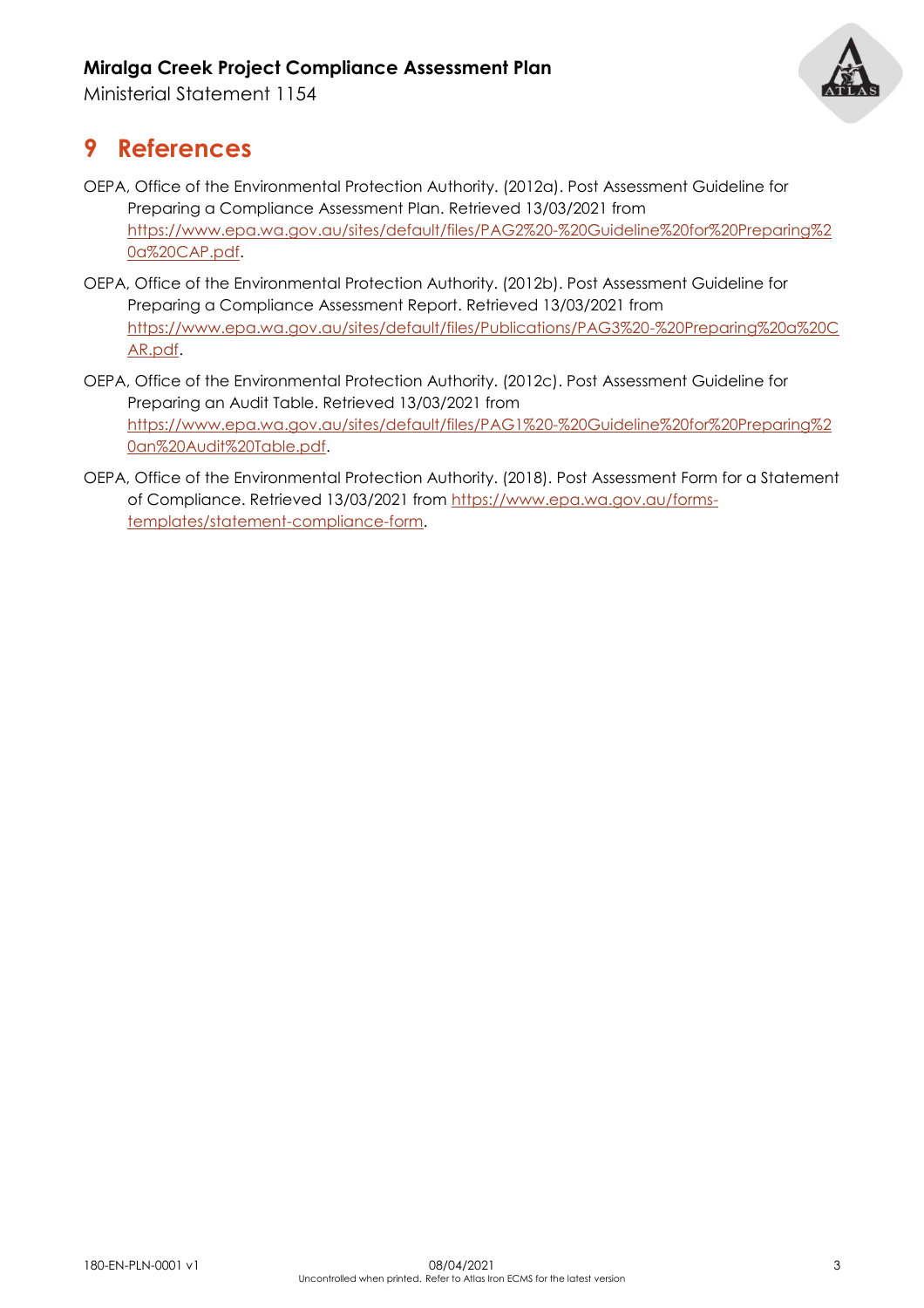Ministerial Statement 1154

# <span id="page-6-0"></span>Appendix A. Compliance Audit Table Template



| Audit code   | Subject                                      | Requirement                                                                                                                                                                                                                                                                                                                                                                                                                                                                                                                                                                                                                                                                                                                                                                                                                                                                                                                                                      | <b>How</b>                                                                                                                                                                                                                                                                                                                                                                             | <b>Evidence</b>                                                 | <b>Phase</b> | <b>Timeframe</b>                                                                                                                                                 | <b>Status</b> |
|--------------|----------------------------------------------|------------------------------------------------------------------------------------------------------------------------------------------------------------------------------------------------------------------------------------------------------------------------------------------------------------------------------------------------------------------------------------------------------------------------------------------------------------------------------------------------------------------------------------------------------------------------------------------------------------------------------------------------------------------------------------------------------------------------------------------------------------------------------------------------------------------------------------------------------------------------------------------------------------------------------------------------------------------|----------------------------------------------------------------------------------------------------------------------------------------------------------------------------------------------------------------------------------------------------------------------------------------------------------------------------------------------------------------------------------------|-----------------------------------------------------------------|--------------|------------------------------------------------------------------------------------------------------------------------------------------------------------------|---------------|
| $1154:$ M1-1 | Proposal<br>implementation                   | When implementing the proposal, the proponent shall not exceed the authorised extent of<br>the proposal as defined in Table 2 of Schedule 1, unless amendments to the proposal and the<br>authorised extent of the proposal have been approved under the EP Act.                                                                                                                                                                                                                                                                                                                                                                                                                                                                                                                                                                                                                                                                                                 | Implement Ground Disturbance<br>Procedure (950-HSE-EN-PRO-<br>$0001$ ).                                                                                                                                                                                                                                                                                                                | CAR.                                                            | Overall      | For the life of the Project.                                                                                                                                     |               |
| $1154: M2-1$ | Contact details                              | The proponent shall notify the CEO of any change of its name, physical address or postal<br>address for the serving of notices or other correspondence within twenty-eight (28) days of<br>such change. Where the proponent is a corporation or an association of persons, whether<br>incorporated or not, the postal address is that of the principal place of business or of the<br>principal office in the State.                                                                                                                                                                                                                                                                                                                                                                                                                                                                                                                                             | Written correspondence.                                                                                                                                                                                                                                                                                                                                                                | Letter or email to the CEO<br>notifying change.                 | Overall      | Within 28 days of a<br>change in name,<br>physical address or<br>postal address.                                                                                 |               |
| $1154: M3-1$ | Time limit for<br>proposal<br>implementation | The proponent shall not commence implementation of the proposal after five (5) years from<br>the date of this Statement, and any commencement, prior to this date, must be substantial.                                                                                                                                                                                                                                                                                                                                                                                                                                                                                                                                                                                                                                                                                                                                                                          | CAR.                                                                                                                                                                                                                                                                                                                                                                                   | Photos demonstrating<br>substantial<br>commencement of Project. | Overall      | By 23 November 2025.                                                                                                                                             |               |
| 1154: M3-2   | Time limit for<br>proposal<br>implementation | Any commencement of implementation of the proposal, on or before five (5) years from the<br>date of this Statement, must be demonstrated as substantial by providing the CEO with written<br>evidence, on or before the expiration of five (5) years from the date of this Statement.                                                                                                                                                                                                                                                                                                                                                                                                                                                                                                                                                                                                                                                                            | Written correspondence of<br>commencement - CAR.                                                                                                                                                                                                                                                                                                                                       | Photos demonstrating<br>substantial<br>commencement of Project. | Overall      | By 23 November 2025.                                                                                                                                             |               |
| $1154:MA-1$  | Compliance<br>reporting                      | The proponent shall prepare, and maintain a Compliance Assessment Plan which is submitted<br>to the CEO at least six (6) months prior to the first Compliance Assessment Report required by<br>condition 4-6, or prior to implementation of the proposal, whichever is sooner.                                                                                                                                                                                                                                                                                                                                                                                                                                                                                                                                                                                                                                                                                   | Prepare CAP (this document) in<br>accordance with approval and<br>guideline requirements.                                                                                                                                                                                                                                                                                              | Approved CAP.<br>DWER approval of CAP.                          | Overall      | By 23 August 2021, or<br>prior to implementation<br>of the proposal,<br>whichever is sooner.                                                                     |               |
| 1154: M4-2   | Compliance<br>reporting                      | The Compliance Assessment Plan shall indicate: (1) the frequency of compliance reporting;<br>(2) the approach and timing of compliance assessments; (3) the retention of compliance<br>assessments; (4) the method of reporting of potential non-compliances and corrective actions<br>taken; (5) the table of contents of Compliance Assessment Reports; and (6) public availability<br>of Compliance Assessment Reports.                                                                                                                                                                                                                                                                                                                                                                                                                                                                                                                                       | Prepare CAP (this document) in<br>accordance with approval and<br>quideline requirements.                                                                                                                                                                                                                                                                                              | Approved CAP.<br>DWER approval of CAP.                          | Overall      | By 23 August 2021, or<br>prior to implementation<br>of the proposal,<br>whichever is sooner.                                                                     |               |
| 1154: M4-3   | Compliance<br>reporting                      | After receiving notice in writing from the CEO that the Compliance Assessment Plan satisfies<br>the requirements of condition 4-2 the proponent shall assess compliance with conditions in<br>accordance with the Compliance Assessment Plan required by condition 4-1.                                                                                                                                                                                                                                                                                                                                                                                                                                                                                                                                                                                                                                                                                          | CAR prepared in accordance<br>with approved CAP.                                                                                                                                                                                                                                                                                                                                       | Submission of CAR to the<br>CEO.                                | Overall      | 23 February 2022 and<br>annually thereafter.                                                                                                                     |               |
| 1154: M4-4   | Compliance<br>reporting                      | The proponent shall retain reports of all compliance assessments described in the Compliance<br>Assessment Plan required by condition 4-1 and shall make those reports available when<br>requested by the CEO.                                                                                                                                                                                                                                                                                                                                                                                                                                                                                                                                                                                                                                                                                                                                                   | All CARs shall be retained for a<br>minimum of seven years<br>following the end of the life of<br>the proposal.                                                                                                                                                                                                                                                                        | Provision on request of<br>CEO.                                 | Overall      | Retain CARs for 7 years<br>following the end of life<br>of the proposal.<br>Make CARs available<br>when requested by CEO.                                        |               |
| 1154: M4-5   | Compliance<br>reporting                      | The proponent shall advise the CEO of any potential non-compliance within seven (7) days of<br>that non-compliance being known.                                                                                                                                                                                                                                                                                                                                                                                                                                                                                                                                                                                                                                                                                                                                                                                                                                  | Written correspondence.                                                                                                                                                                                                                                                                                                                                                                | Letter to the CEO.                                              | Overall      | Within 7 days of a<br>potential non-<br>compliance being<br>known.                                                                                               |               |
| 1154: M4-6   | Compliance<br>reporting                      | The proponent shall submit to the CEO the first Compliance Assessment Report fifteen (15)<br>months from the date of issue of this Statement addressing the twelve (12) month period from<br>the date of issue of this Statement and then annually from the date of submission of the first<br>Compliance Assessment Report, or as otherwise agreed in writing by the CEO. The<br>Compliance Assessment Report shall: (1) be endorsed by the proponent's Chief Executive<br>Officer or a person delegated to sign on the Chief Executive Officer's behalf; (2) include a<br>statement as to whether the proponent has complied with the conditions; (3) identify all<br>potential non-compliances and describe corrective and preventative actions taken; (4) be<br>made publicly available in accordance with the approved Compliance Assessment Plan; and<br>(5) indicate any proposed changes to the Compliance Assessment Plan required by<br>condition 4-1. | CAR.                                                                                                                                                                                                                                                                                                                                                                                   | Submission of CAR to the<br>CEO.                                | Overall      | 23 February 2022 and<br>annually thereafter.                                                                                                                     |               |
| $1154: M5-1$ | Public<br>availability of<br>data            | Subject to condition 5-2, within a reasonable time period approved by the CEO of the issue of<br>this Statement and for the remainder of the life of the proposal, the proponent shall make<br>publicly available, in a manner approved by the CEO, all validated environmental data<br>(including sampling design, sampling methodologies, empirical data and derived information<br>products (e.g. maps)), management plans and reports relevant to the assessment of this<br>proposal and implementation of this Statement.                                                                                                                                                                                                                                                                                                                                                                                                                                   | All reports and management<br>plans relevant to the<br>assessment of the Project are<br>publicly available on the EPA<br>website.<br>All reports relevant to this<br>proposal and implementation<br>of this Statement, including<br>those required by Conditions<br>6-2 and 7-5, will be made<br>publicly available on Atlas'<br>website in accordance with<br>Conditions 5-1 and 5-2. | Atlas website.                                                  | Overall      | Within 3 months of<br>acceptance or approval<br>of management plan or<br>report, unless otherwise<br>approved by the CEO in<br>accordance with<br>Condition 5-2. |               |

| Phase   | <b>Timeframe</b>                                                                                                                                                 | <b>Status</b> | <b>Further</b> |
|---------|------------------------------------------------------------------------------------------------------------------------------------------------------------------|---------------|----------------|
|         |                                                                                                                                                                  |               | information    |
| Overall | For the life of the Project.                                                                                                                                     |               |                |
| Overall | Within 28 days of a<br>change in name,<br>physical address or<br>postal address.                                                                                 |               |                |
| Overall | By 23 November 2025.                                                                                                                                             |               |                |
| Overall | By 23 November 2025.                                                                                                                                             |               |                |
| Overall | By 23 August 2021, or<br>prior to implementation<br>of the proposal,<br>whichever is sooner.                                                                     |               |                |
| Overall | By 23 August 2021, or<br>prior to implementation<br>of the proposal,<br>whichever is sooner.                                                                     |               |                |
| Overall | 23 February 2022 and<br>annually thereafter.                                                                                                                     |               |                |
| Overall | Retain CARs for 7 years<br>following the end of life<br>of the proposal.<br>Make CARs available<br>when requested by CEO.                                        |               |                |
| Overall | Within 7 days of a<br>potential non-<br>compliance being<br>known.                                                                                               |               |                |
| Overall | 23 February 2022 and<br>annually thereafter.                                                                                                                     |               |                |
| Overall | Within 3 months of<br>acceptance or approval<br>of management plan or<br>report, unless otherwise<br>approved by the CEO in<br>accordance with<br>Condition 5-2. |               |                |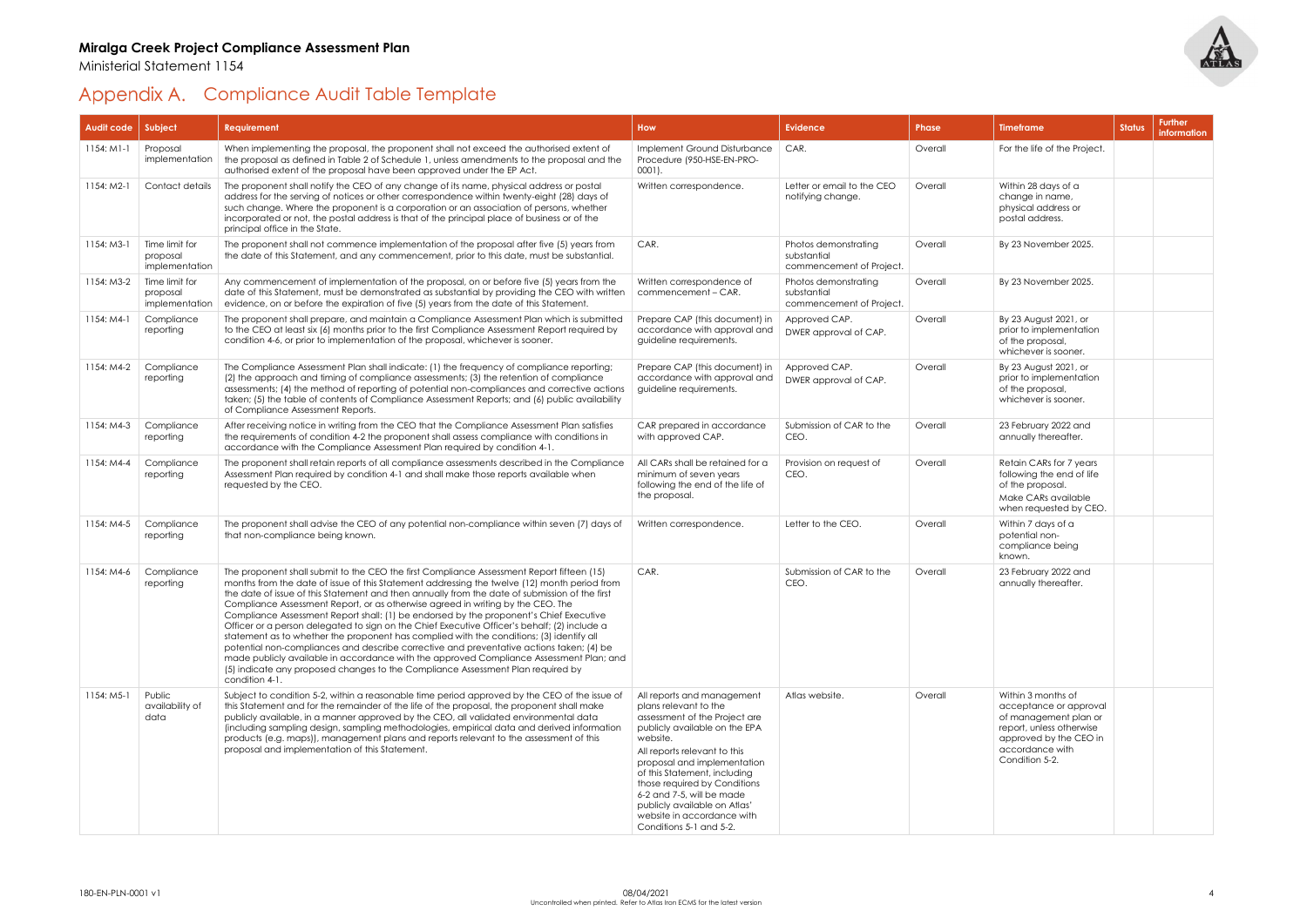Ministerial Statement 1154

| Audit code               | Subject                                                                       | <b>Requirement</b>                                                                                                                                                                                                                                                                                                                                                                                                                                                                                                                                                                                                                                                                                                                                                                                                                                                                                                                                                                                                                                                                                                                                                                                                                                                                                                                                                                                                                                                                                                                                                                                                                                                                                                                                                                                                                                                                                                                                                                                                                                                                                                                                                                                                                | <b>How</b>                                                                                                                                                                                                     | <b>Evidence</b>                                                                                                          | <b>Phase</b>                         | <b>Timeframe</b>                                                                                                                                         | <b>Status</b> |
|--------------------------|-------------------------------------------------------------------------------|-----------------------------------------------------------------------------------------------------------------------------------------------------------------------------------------------------------------------------------------------------------------------------------------------------------------------------------------------------------------------------------------------------------------------------------------------------------------------------------------------------------------------------------------------------------------------------------------------------------------------------------------------------------------------------------------------------------------------------------------------------------------------------------------------------------------------------------------------------------------------------------------------------------------------------------------------------------------------------------------------------------------------------------------------------------------------------------------------------------------------------------------------------------------------------------------------------------------------------------------------------------------------------------------------------------------------------------------------------------------------------------------------------------------------------------------------------------------------------------------------------------------------------------------------------------------------------------------------------------------------------------------------------------------------------------------------------------------------------------------------------------------------------------------------------------------------------------------------------------------------------------------------------------------------------------------------------------------------------------------------------------------------------------------------------------------------------------------------------------------------------------------------------------------------------------------------------------------------------------|----------------------------------------------------------------------------------------------------------------------------------------------------------------------------------------------------------------|--------------------------------------------------------------------------------------------------------------------------|--------------------------------------|----------------------------------------------------------------------------------------------------------------------------------------------------------|---------------|
| 1154: M5-2               | Public<br>availability of<br>data                                             | If any data referred to in condition 5-1 contain particulars of: (1) a secret formula or process;<br>or (2) confidential commercially sensitive information, the proponent may submit a request for<br>approval from the CEO to not make these data publicly available. In making such a request<br>the proponent shall provide the CEO with an explanation and reasons why the data should<br>not be made publicly available.                                                                                                                                                                                                                                                                                                                                                                                                                                                                                                                                                                                                                                                                                                                                                                                                                                                                                                                                                                                                                                                                                                                                                                                                                                                                                                                                                                                                                                                                                                                                                                                                                                                                                                                                                                                                    | Written correspondence.                                                                                                                                                                                        | Letter to the CEO including<br>reasons or explanation as<br>to why the data should not<br>be made publicly<br>available. | Overall                              | For the life of the Project.                                                                                                                             |               |
| $1154: M6-1$             | Significant<br>Species<br>Management<br>Plan                                  | The proponent shall ensure implementation of the proposal achieves the following<br>environmental objective: (1) avoid where possible, otherwise minimise direct and indirect<br>impacts to significant fauna and their habitat, including: (a) northern quoll (Dasyurus<br>hallucatus); (b) ghost bat (Macroderma gigas); (c) Pilbara leaf-nosed bat (Rhinonicteris<br>aurantia); (d) Pilbara olive python (Liasis olivaceus barroni); (e) northern brushtail possum<br>(Trichosurus vulpecula arnhemensis); and (f) grey falcon (Falco hypoleucos).                                                                                                                                                                                                                                                                                                                                                                                                                                                                                                                                                                                                                                                                                                                                                                                                                                                                                                                                                                                                                                                                                                                                                                                                                                                                                                                                                                                                                                                                                                                                                                                                                                                                             | Implementation of the SSMP.                                                                                                                                                                                    | Annual Environmental<br>Report.                                                                                          | Overall                              | For the life of the Project.                                                                                                                             |               |
| 1154: M6-2<br>1154: M6-3 | Significant<br><b>Species</b><br>Management<br>Plan<br>Significant<br>Species | To achieve the objective in condition 6-1 and prior to ground disturbing activities, the<br>proponent shall update and submit a revision of the Significant Species Management Plan<br>(180-LAH-EN-PLN-0001, Rev 0, April 2020) to the requirements of the CEO. The Plan shall: (1)<br>specify trigger criteria; threshold criteria; trigger level actions; threshold contingency actions;<br>monitoring locations, methodologies, indicators and timing; investigations in the event of a<br>failure to meet a criteria or action; and reporting to demonstrate that the objective in<br>condition 6-1(1) will be met; (2) specify management actions and reporting to demonstrate<br>that the objective in condition 6-1(1) will be met; (3) show significant fauna monitoring sites<br>presented in a figure; (4) design blasts to perform to the blast criteria at threshold 100 mm/s at<br>caves CMRC-13, CMRC-14 and CMRC-15, and any other category 1 and 2 caves in the<br>development envelope where ghost bats are found to roost; (5) avoid blasting within 100<br>metres of the lateral extent of caves CMRC-13, CMRC-14 and CMRC-15 until the results of<br>monitoring validate predictions with a reasonable degree of confidence; (6) ensure no<br>significant damage to caves CMRC-13, CMRC-14 and CMRC-15, or any other diurnal roosting<br>cave, such that the caves remain viable as habitat (including for diurnal roosting) for ghost<br>bats and Pilbara leaf-nosed bats in the future once mining has ceased; (7) minimise<br>disturbance to significant fauna habitats; hillcrest/hillslope, gorge/gully and low stony hills; (8)<br>include a trigger criterion that, during any annual monitoring period, any decline in northern<br>quoll abundance at any monitoring site does not exceed 50% of baseline abundance at that<br>site; and (9) include a threshold criterion that northern quoll is not absent from more than 50%<br>of monitoring sites for more than two consecutive annual monitoring periods.<br>The proponent shall not implement the proposal until the CEO has confirmed in writing that<br>the Significant Species Management Plan satisfies the requirements of condition 6-2. | Update SSMP to address all<br>requirements of Condition 6-2<br>and resubmit to DWER.<br>Written correspondence.                                                                                                | Submission of revised SSMP<br>to the CEO.<br>Written correspondence<br>from CEO advising SSMP                            | Pre-construction<br>Pre-construction | Prior to ground disturbing<br>activities, unless<br>otherwise agreed by the<br>CEO.<br>Prior to ground disturbing<br>activities, unless                  |               |
| 1154: M6-4               | Management<br>Plan<br>Significant                                             | The proponent: (1) may review and revise the Significant Species Management Plan; or (2)                                                                                                                                                                                                                                                                                                                                                                                                                                                                                                                                                                                                                                                                                                                                                                                                                                                                                                                                                                                                                                                                                                                                                                                                                                                                                                                                                                                                                                                                                                                                                                                                                                                                                                                                                                                                                                                                                                                                                                                                                                                                                                                                          | Written correspondence.                                                                                                                                                                                        | satisfies Condition 6-2.<br>Letter to the CEO advising                                                                   | Overall                              | otherwise agreed by the<br>CEO.<br>As required by the                                                                                                    |               |
|                          | Species<br>Management<br>Plan                                                 | shall review and revise the Significant Species Management Plan as and when directed by<br>the CEO by a notice in writing.                                                                                                                                                                                                                                                                                                                                                                                                                                                                                                                                                                                                                                                                                                                                                                                                                                                                                                                                                                                                                                                                                                                                                                                                                                                                                                                                                                                                                                                                                                                                                                                                                                                                                                                                                                                                                                                                                                                                                                                                                                                                                                        |                                                                                                                                                                                                                | the proponent's proposed<br>changes to the SSMP, or<br>advising changes made at<br>the request of the CEO.               |                                      | proponent or as<br>requested by the CEO.                                                                                                                 |               |
| 1154: M6-5               | Significant<br>Species<br>Management<br>Plan                                  | The proponent shall implement the latest revision of the Significant Species Management Plan<br>approved by the CEO.                                                                                                                                                                                                                                                                                                                                                                                                                                                                                                                                                                                                                                                                                                                                                                                                                                                                                                                                                                                                                                                                                                                                                                                                                                                                                                                                                                                                                                                                                                                                                                                                                                                                                                                                                                                                                                                                                                                                                                                                                                                                                                              | Implementation of SSMP.                                                                                                                                                                                        | CAR                                                                                                                      | Overall                              | For the life of the Project.                                                                                                                             |               |
| 1154: M6-6               | Significant<br>Species<br>Management<br>Plan                                  | The proponent shall continue to implement the Significant Species Management Plan until the<br>CEO has confirmed by notice in writing that the proponent has demonstrated that the<br>objective in condition 6-1 has been met.                                                                                                                                                                                                                                                                                                                                                                                                                                                                                                                                                                                                                                                                                                                                                                                                                                                                                                                                                                                                                                                                                                                                                                                                                                                                                                                                                                                                                                                                                                                                                                                                                                                                                                                                                                                                                                                                                                                                                                                                    | Written correspondence.                                                                                                                                                                                        | Written correspondence<br>from CEO advising<br>Condition 6-1 has been<br>met.                                            | Overall                              | Until the CEO has<br>confirmed by notice in<br>writing that the<br>proponent has<br>demonstrated that the<br>objective in condition 6-1<br>has been met. |               |
| 1154: M6-7               | Significant<br>Species<br>Management<br>Plan                                  | Where monitoring or investigations indicate a failure to meet or implement management<br>action(s) or target(s) detailed in the approved Significant Species Management Plan, the<br>proponent shall meet the requirements of condition 4-5 (Compliance Reporting) and shall<br>implement the measures outlined in the approved Significant Species Management Plan,<br>including, but not limited to, actions and investigations to be undertaken.                                                                                                                                                                                                                                                                                                                                                                                                                                                                                                                                                                                                                                                                                                                                                                                                                                                                                                                                                                                                                                                                                                                                                                                                                                                                                                                                                                                                                                                                                                                                                                                                                                                                                                                                                                               | Written correspondence.                                                                                                                                                                                        | Letter to the CEO.                                                                                                       | Overall                              | For the life of the Project.                                                                                                                             |               |
| 1154: M6-8               | Significant<br>Species<br>Management<br>Plan                                  | The proponent shall provide the results of ongoing monitoring to the agency responsible for<br>the administration of the Biodiversity Conservation Act 2016 (being at the time of this<br>Statement to the Department of Biodiversity, Conservation and Attractions).                                                                                                                                                                                                                                                                                                                                                                                                                                                                                                                                                                                                                                                                                                                                                                                                                                                                                                                                                                                                                                                                                                                                                                                                                                                                                                                                                                                                                                                                                                                                                                                                                                                                                                                                                                                                                                                                                                                                                             | Monitoring reports relevant to<br>implementation of the SSMP will<br>be made available via<br>electronic submission to the<br>agency responsible for<br>administration of the BC Act<br>2016 (currently DBCA). | Letter or email to the<br>agency responsible for<br>administration of the BC<br>Act 2016 (currently DBCA).               | Overall                              | Within 3 months of the<br>final report being<br>received by Atlas.                                                                                       |               |



| <b>Phase</b>     | <b>Timeframe</b>                                                                                                                                         | <b>Status</b> | <b>Further</b><br>information |
|------------------|----------------------------------------------------------------------------------------------------------------------------------------------------------|---------------|-------------------------------|
| Overall          | For the life of the Project.                                                                                                                             |               |                               |
| Overall          | For the life of the Project.                                                                                                                             |               |                               |
| Pre-construction | Prior to ground disturbing<br>activities, unless<br>otherwise agreed by the<br>CEO.                                                                      |               |                               |
| Pre-construction | Prior to ground disturbing<br>activities, unless<br>otherwise agreed by the<br>CEO.                                                                      |               |                               |
| Overall          | As required by the<br>proponent or as<br>requested by the CEO.                                                                                           |               |                               |
| Overall          | For the life of the Project.                                                                                                                             |               |                               |
| Overall          | Until the CEO has<br>confirmed by notice in<br>writing that the<br>proponent has<br>demonstrated that the<br>objective in condition 6-1<br>has been met. |               |                               |
| Overall          | For the life of the Project.                                                                                                                             |               |                               |
| Overall          | Within 3 months of the<br>final report being<br>received by Atlas.                                                                                       |               |                               |